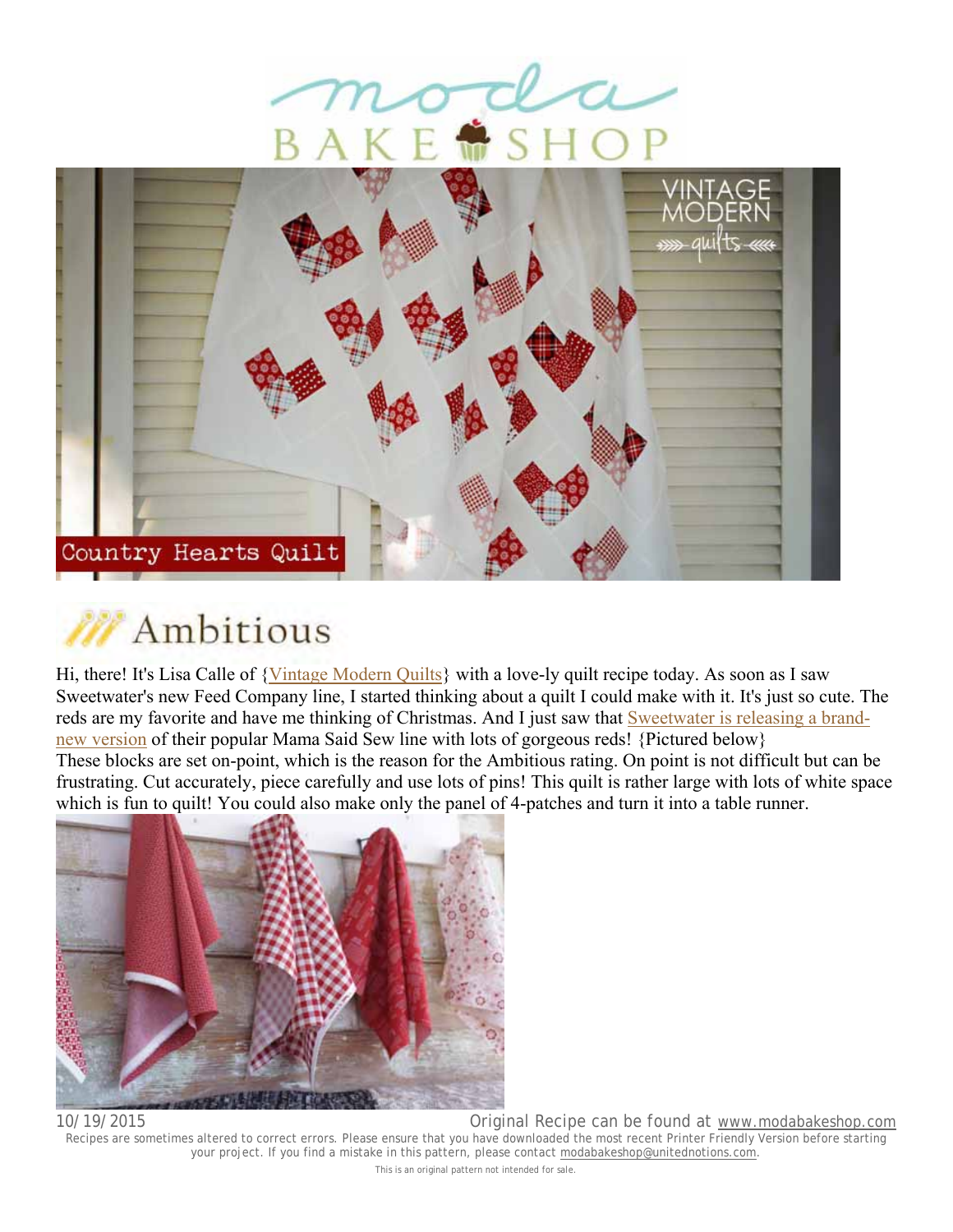This quilt finishes at 76" x 87".

# Ingredients:

7 red Jelly Roll™ strips {Feed Company by Sweetwater} for 4-patches 5 yards background fabric {9900-182 | Porcelain} 9 Jelly Roll™ strips for binding OR ⅝ yards binding fabric 5⅓ yards backing fabric Batting measuring 80" x 90"

# Instructions:

Width of Fabric = WOF

## **CUTTING**

*From background fabric, cut:*

(10) 2½" x WOF strips. Set aside (3) strips for 4-patches. Cut remaining strips for sashing:

- (36)  $2\frac{1}{2}$ " x  $4\frac{1}{2}$ " strips for vertical sashing
- (2)  $2\frac{1}{2}$ " x  $8\frac{1}{2}$ " strips for short sashing
- (2)  $2\frac{1}{2}$ " x  $20\frac{1}{2}$ " strips for medium sashing
- (2)  $2\frac{1}{2}$ " x  $28\frac{1}{2}$ " strips for long sashing

(4) 9¾" squares cut twice on the diagonal to produce 4 triangles each (total of 16 side setting triangles)

 $(1)$  9<sup>3</sup>/<sub>8</sub>" square on the diagonal once to make two corner setting triangles

(1) 6⅝" square on the diagonal once to make two corner setting triangles

(1) panel measuring 76" wide x 60" high

## **PIECING**

### *Make 4-Patches*

Cut one red Jelly Roll™ strip and one background strip in half. Pair Jelly Roll™ strips and background strips to make 2½ strip sets of each combination. Press to the darker fabric. Cut strip sets into 2½" wide units. You will need 38 red/white units and 38 red/red units.



### Combine 1 red/white unit with 1 red/red unit to create 4-patches as shown. You will need (38) 4-patches.

10/19/2015 Original Recipe can be found at www.modabakeshop.com Recipes are sometimes altered to correct errors. Please ensure that you have downloaded the most recent Printer Friendly Version before starting your project. If you find a mistake in this pattern, please contact modabakeshop@unitednotions.com. This is an original pattern not intended for sale.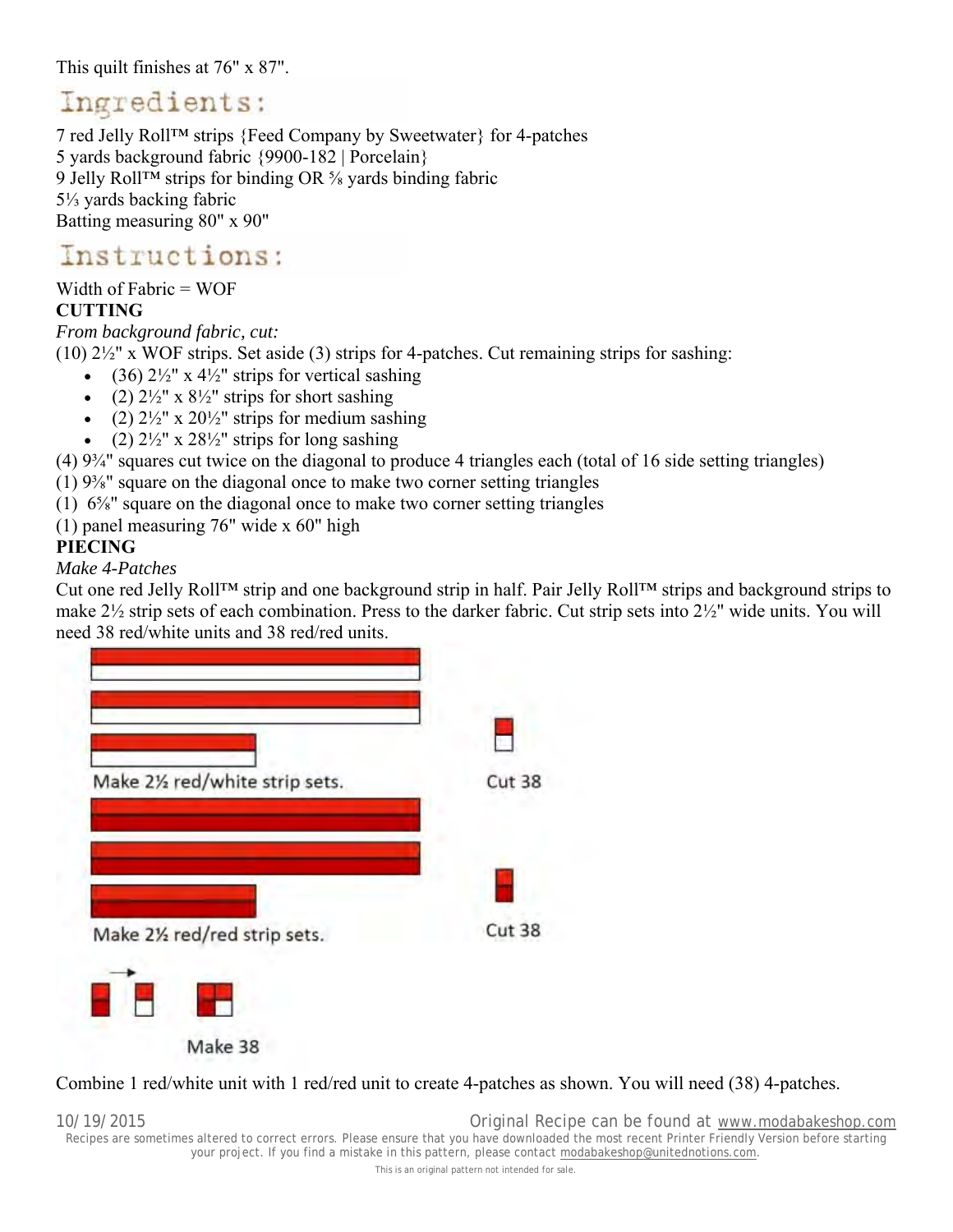#### *Add Sashing*

This quilt is made up of 10 columns: 6 columns of 5 hearts, 2 columns of 3 hearts, and 2 columns of 1 heart. Add vertical sashing between the 4-patches first and then side sashing strips to as shown. Make sure all of the white squares are in the upper left corner of the 4-patches as you piece the rows together.



#### *Add Setting Triangles and Join Columns*

Take care when adding the setting triangles. The bias edges can shift and stretch. Pin each seam and starch and press when you have finished. Add top/bottom setting triangles first, which are shown below in gray. Note that 2 of the 6 long columns only need 1 top/bottom setting triangle.



Top/bottom setting triangles are shown in gray

Corner setting triangles are shown in blue. Note size difference between these.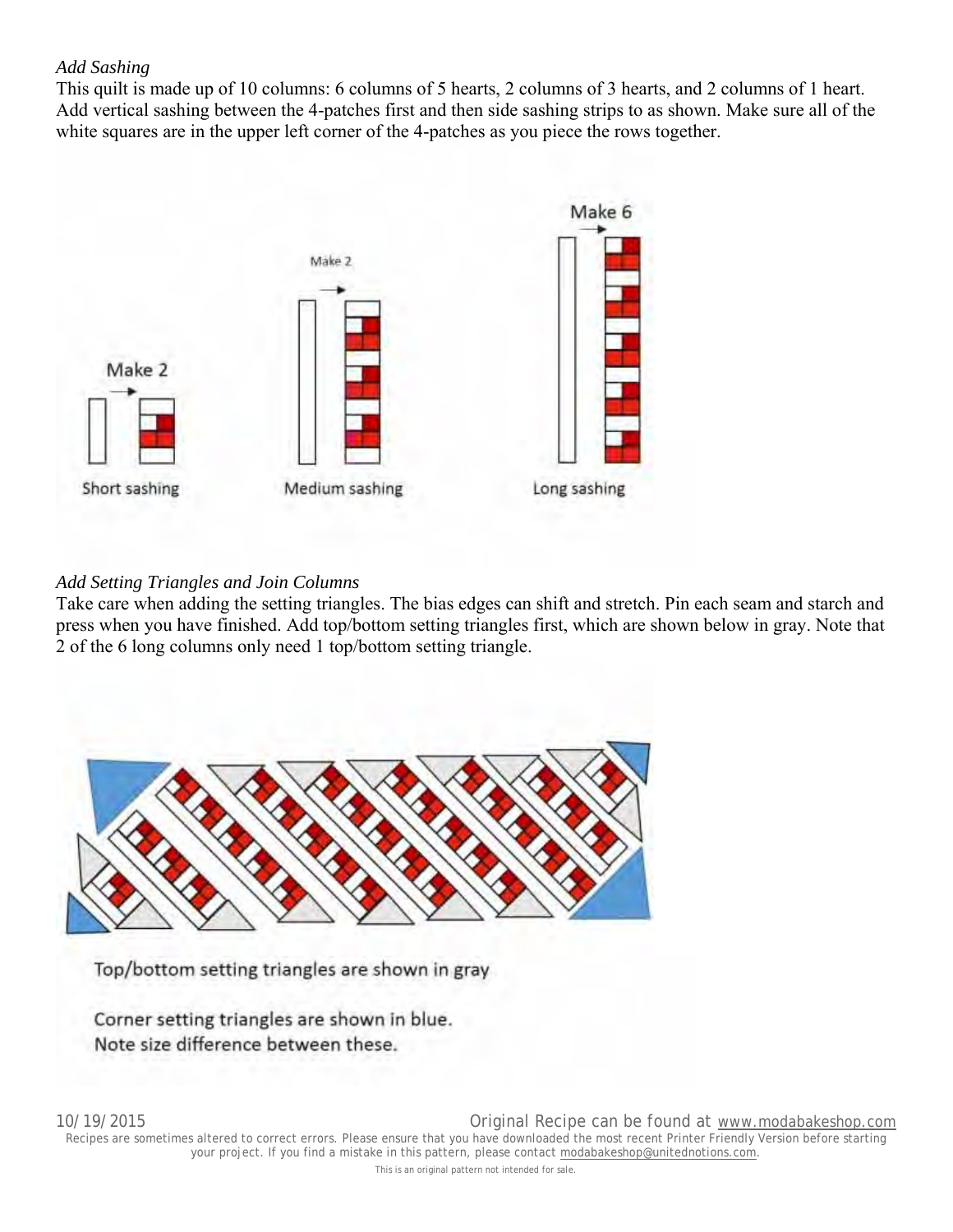Press top/bottom setting triangles. Join columns together. Pin carefully by matching points where you can (typically only one point to match on each column) and lining up seams visually as best you. There may be some gentle stretching required to make it all fit together. Be gentle and use lots of pins. Press well. Add corner setting triangles, taking note of the difference in sizes between the corners. Press and lightly starch. NOTE: If you want to make a table runner, stop here. Baste, quilt, and bind as desired! *Add Top Panel*

Join the bottom panel of hearts to the top panel and press the seam. Stay-stitch all around the quilt top to prepare for quilting. (Stay stitching is sewing a straight stitch ⅛" away from the raw edge of the quilt top.) Baste, quilt, and bind.

Yield:



 A generous 76" x 87" quilt, perfect for Christmas time and right on through Valentine's Day! But I think I'll add some applique to the white space on mine and make it very merry.

Lisa Calle {vintagemodernquilts.com}

This is an original pattern not intended for sale.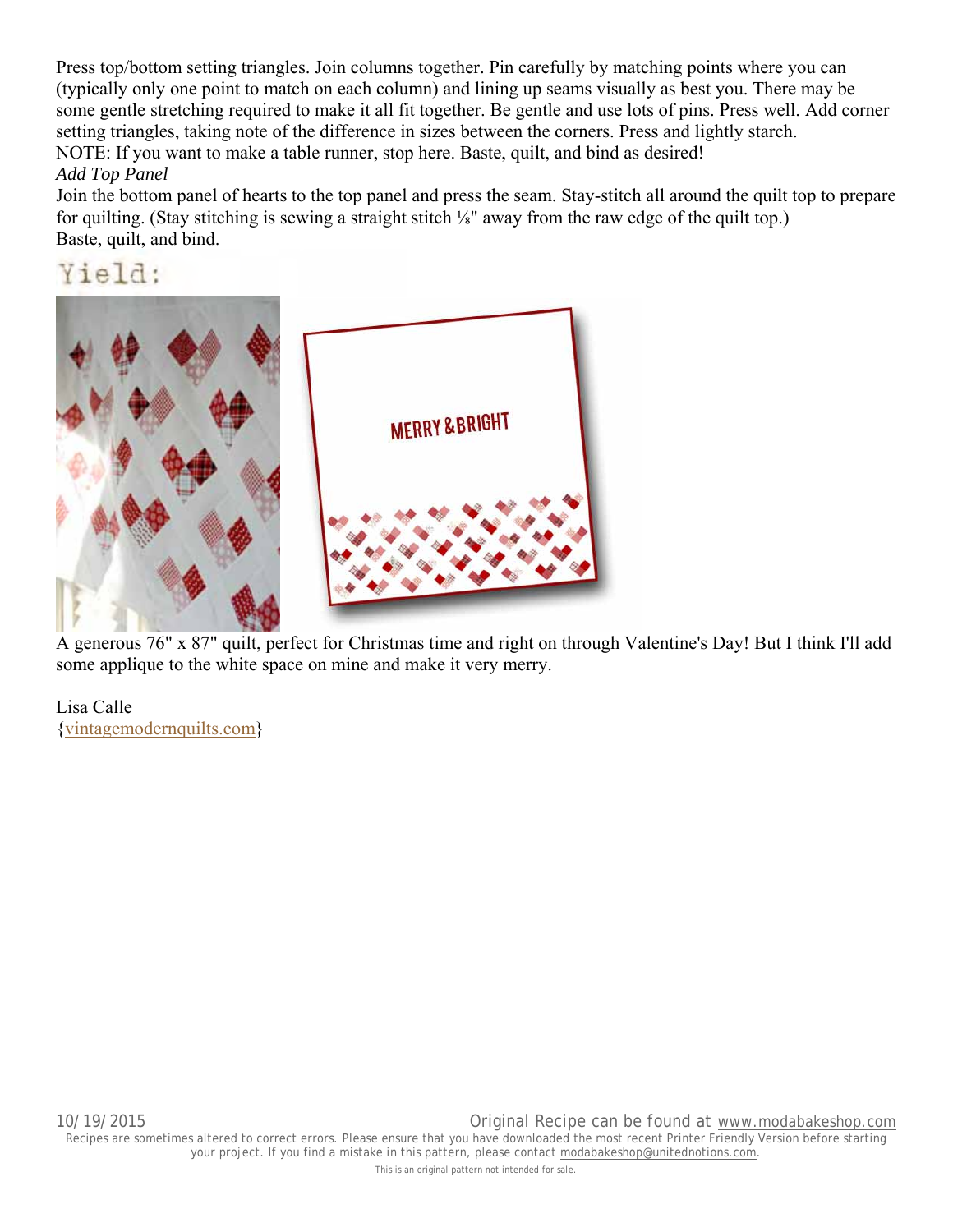